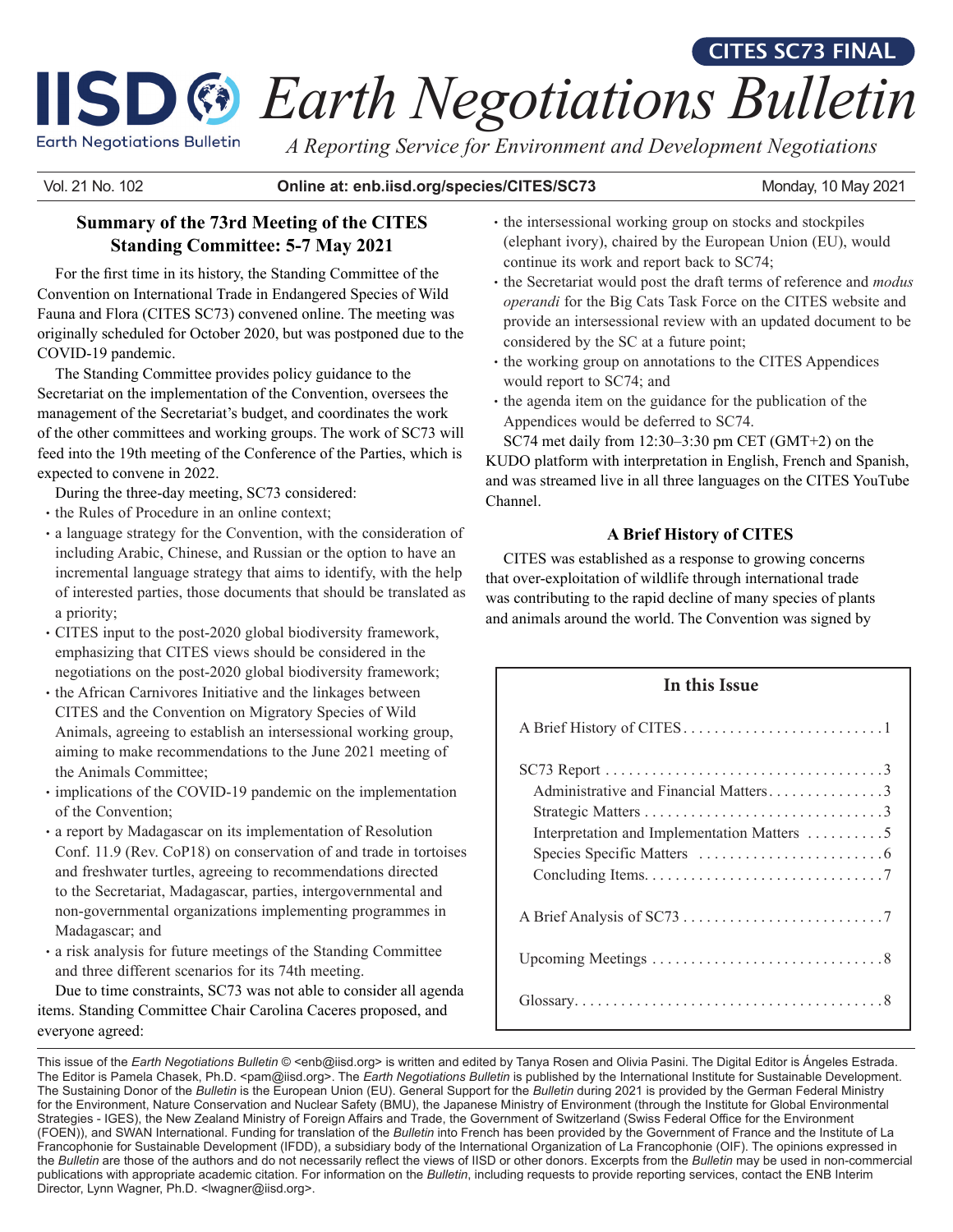representatives from 80 countries in Washington, DC, on 3 March 1973, and entered into force on 1 July 1975. There are currently 183 parties to the Convention.

The aim of CITES is to ensure that international trade of wild animal and plant species does not threaten their survival. CITES parties regulate wildlife trade through controls and regulations on species listed in three appendices. Appendix I lists species endangered due to international trade, permitting such trade only in exceptional circumstances. Appendix-II species are those that may become endangered if their trade is not regulated, thus they require controls aimed at preventing unsustainable use, maintaining ecosystems, and preventing species from entering Appendix I. Appendix-III species are those subject to domestic regulation by a party requesting the cooperation of other parties to control international trade in these species.

In order to list a species in Appendix I or II, a party needs to submit a proposal for approval by the Conference of the Parties (CoP), supported by scientific and biological data on population and trade trends. The proposal must be adopted by a two-thirds majority of parties present and voting. As the trade impact on a species increases or decreases, the CoP decides whether or not the species should be transferred or removed from the appendices.

There are approximately 5,800 fauna species and 30,000 flora species protected under the three CITES appendices. Parties regulate international trade of CITES species through a system of permits and certificates that are required before specimens listed in its appendices are imported, exported, or introduced from the sea. Each party is required to adopt national legislation and to designate two national authorities, namely, a Management Authority responsible for issuing permits and certificates based on the advice of a Scientific Authority. These two national authorities also assist with CITES enforcement through cooperation with customs, police, and other appropriate agencies. Parties maintain trade records that are forwarded annually to the CITES Secretariat, thus enabling the compilation of statistical information on the global volume of international trade in an appendix-listed species.

The operational bodies of CITES include the Standing Committee (SC) and two scientific committees: the Plants Committee (PC) and the Animals Committee (AC).

#### *Recent Meetings of the Conference of the Parties*

The first CoP was held in Bern, Switzerland, in November 1976, and subsequent CoPs have been held every two to three years. The CoP meets to, *inter alia*:

- •review progress in the conservation of species included in the appendices;
- •discuss and adopt proposals to amend the lists of species in Appendices I and II;
- •consider recommendations and proposals from parties, the Secretariat, the SC, and the scientific committees; and
- •recommend measures to improve the effectiveness of the Convention and the functioning of the Secretariat.

The CoP also periodically reviews the list of resolutions and decisions, as well as the species listed in its appendices.

**CITES CoP14:** CoP14 met in The Hague, the Netherlands, from 3-15 June 2007. Delegates addressed a range of topics, including: the CITES Strategic Vision 2008-2013; a guide on compliance with the Convention; management of annual export quotas; and species trade and conservation issues, including Asian big cats, sharks, and sturgeons. Delegates agreed that no cetacean species should be subject to periodic review while the International Whaling Commission moratorium is in place. CoP14 approved the listing of slender-horned and Cuvier's gazelles and slow loris on Appendix I and Brazil Wood, sawfish, and eel on Appendix II, and amended the annotation on African elephants to allow a one-off sale of ivory from Botswana, Namibia, South Africa, and Zimbabwe with a nineyear resting period for further ivory trade. The media spotlight was on negotiations on the future of ivory trade and African elephant conservation, with many highlighting the consensus by African range states as a major achievement of this meeting.

**CITES CoP15:** CoP15 met in Doha, Qatar, from 13-25 March 2010. The meeting considered 68 agenda items and 42 proposals to amend the CITES appendices. CoP15 adopted resolutions and decisions directed to parties, the Secretariat, and Convention bodies on a wide range of topics including: electronic permitting; Asian big cats; rhinos; bigleaf mahogany; and Madagascar plant species. Regarding species listings, CoP15 decided to list, among others: Kaiser's spotted newt; five species of tree frogs; the unicorn beetle; rosewood; holywood; and several Madagascar plant species.

**CITES CoP16:** CoP16 met in Bangkok, Thailand, from 3-14 March 2013. The meeting adopted 55 new listing proposals, including on sharks, manta rays, turtles, and timber. Nine proposals were rejected (Caspian snowcock, Tibetan snowcock, saltwater crocodile, Siamese crocodile, South American freshwater stingray, Rosette river stingray, blood pheasant, and two species of freshwater turtles). Three proposals were withdrawn: on Southern white rhino and two African elephants, and three were not considered: on Indochinese box turtle, Ryukyu black-breasted leaf turtle, and Annam leaf turtle. The CoP also adopted strong enforcement measures to address wildlife crime.

**CITES CoP17:** CoP17 convened from 24 September to 4 October 2016 in Johannesburg, South Africa. CoP17 was the largest CITES meeting to date, with more than 3,500 participants representing 152 governments, international organizations, nongovernmental organizations, and media. Delegates considered 90 agenda items and 62 species-listing proposals submitted by 64 countries. Resolutions and decisions were adopted on, *inter alia*: actions to combat wildlife trafficking; demand reduction strategies to combat illegal trade in CITES-listed species; provisions on international trade in hunting trophies of species listed in Appendix I or II aimed at enabling better controls of the sustainable and legal origin of those specimens; illegal trade in cheetahs; elephants and trade in ivory; agarwood-producing taxa; and ebonies.

**CITES CoP18:** CoP18 convened from 17-28 August 2019 in Geneva, Switzerland. CoP18 was attended by 169 member governments and the European Union, including 1,700 delegates, observers, and journalists. CITES delegates addressed 57 proposals to increase or decrease controls on international trade in wildlife and wildlife products, submitted by 90 parties. In addition, a record 140 documents proposing new measures and policies on international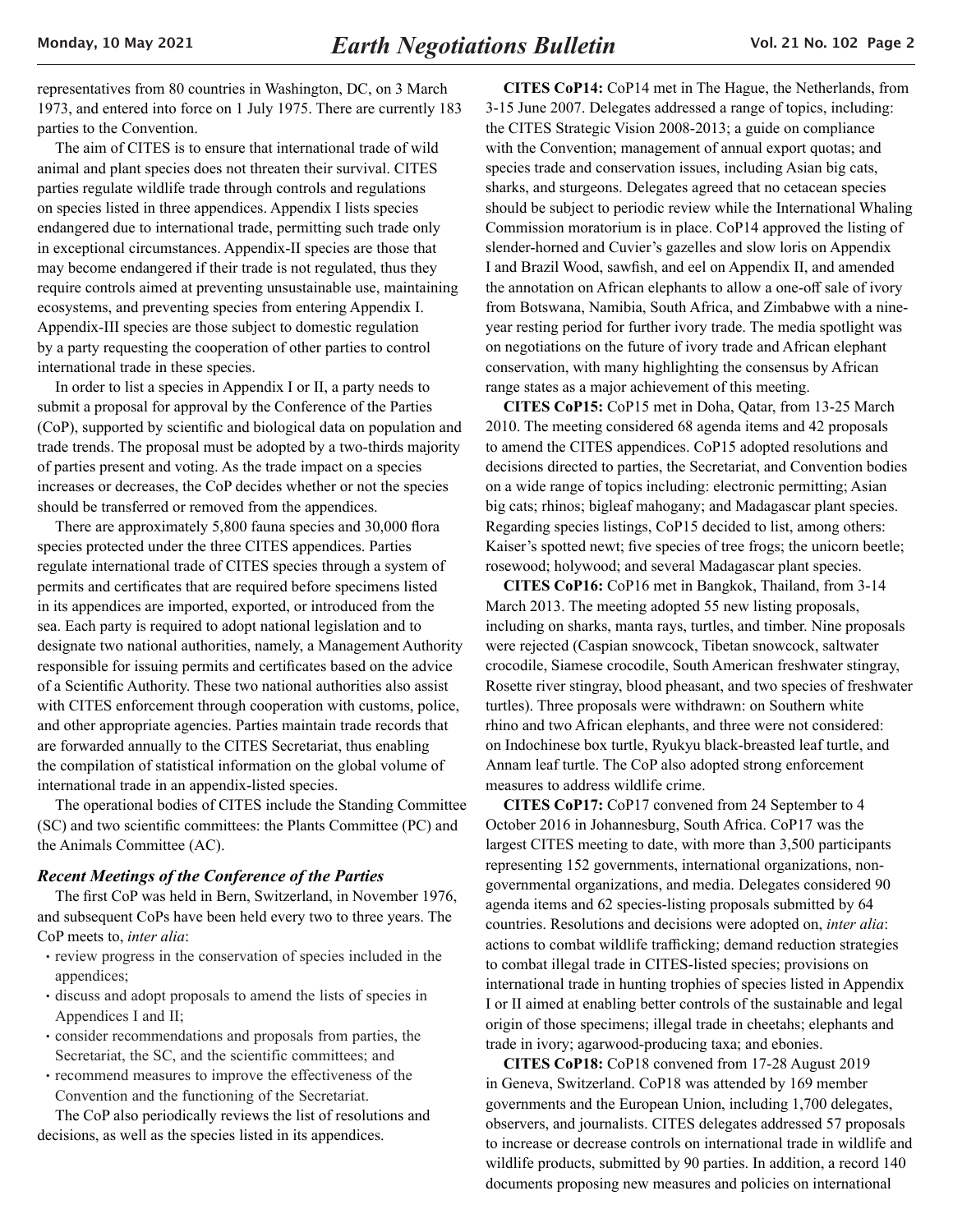<span id="page-2-0"></span>trade in wild fauna and flora were submitted for consideration by the Conference. CoP18 added 18 more shark species to Appendix II. In response to the increasing exotic pet trade, many species of turtle, lizard, and gecko were also granted protections. CoP18 also established the CITES Big Cat Task Force.

#### **SC73 Report**

On Wednesday, 5 May, Standing Committee Chair Carolina Caceres (Canada) welcomed all participants to the online 73rd meeting of the CITES Standing Committee. She thanked participants for attending under such unusual circumstances and across all time zones, and expressed gratitude to the Secretariat for finding options to move the SC mandate forward. Chair Caceres extended condolences to those who had lost loved ones to the pandemic. In wishing everyone a good morning, afternoon and evening, she called for short and focused interventions, delivered slowly and clearly.

CITES Secretary-General Ivonne Higuero commended participants' diligent work though challenging times, particularly those who worked from home while managing to maintain team cohesion. She noted early indications of some 800 participants from 97 parties had registered for this meeting, the largest participation in the history of the SC. She drew attention to the well-attended regional briefings and asked for feedback on these new work modalities.

## *Administrative and Financial Matters*

**Agenda and working programme:** On Wednesday, SC73 adopted the meeting's agenda (SC73 Doc.1.1) and working programme (SC73 Doc.2), and took note of the annotated agenda (SC73 Doc.1.2).

**Rules of Procedure:** Secretary-General Higuero drew attention to SC73 Doc.3 and SC73 INF.1, noting the latter provides guidance on the application of the Rules of Procedure in an online context. Israel asked for clarification on live interventions, with Chair Caceres noting she had not provided precise constraints in terms of duration and number of interventions.

**Outcome:** SC73 agreed to the Rules of Procedure, which among others, state that:

- •parties that are not members of the Committee will be entitled to participate in the online meeting with a maximum of four connections per party;
- •if a motion for a closed session is carried, the Committee shall postpone the discussion of the item to a later session that will be closed, as described in Rule 16; and
- •SC may establish such intersessional and in-session working groups, as necessary.

**Admission of observers:** The SC noted the list of organizations invited to attend the meeting, as contained in document SC73 Doc.5 (Rev.1).

**Financial matters: Report of the Finance and Budget Subcommittee:** On Wednesday, Switzerland introduced the oral report, noting the contributions of Switzerland to cover participants' expenses for the online SC and Scientific Committees meetings in 2021, highlighting that only 25% of contributions due in 2021 have been collected.

The SC noted the report.

**Reports on current activities of the Scientific Committees: Animals Committee:** On Wednesday, Animals Committee (AC) Chair Mathias Lörtscher (Switzerland) presented the report (SC73 Doc.8), describing the AC's ambitious intersessional work programme subsequent to the postponement of its 31st meeting due to COVID-19. He described the intersessional decisions, including the approval of the 2020-2022 workplan, and noted that six intersessional working groups had been established. To promote transparency, Humane Society International asked for observers to be invited to join any future informal working groups, with Chair Lörtscher agreeing. Species Survival Network delivered a statement on behalf of many non-governmental organizations (NGOs), pertaining to transparency and the Rules of Procedure, calling for in person, postal, or online votes to be recorded and made public.

The SC noted the document.

**Plants Committee:** On Wednesday, Plants Committee (PC) Chair Aurélie Flore Koumba Pambo (Gabon) introduced the report (SC73 Doc. 8.2), noting that its 25th meeting had been postponed but the Committee's work continued online. She said the PC established six intersessional working groups and agreed on a roadmap for 2020- 2021.

The SC took note of the document.

**Arrangements for the 19th meeting of the Conference of the Parties (CoP19):** On Friday, Secretary-General Higuero updated participants that Costa Rica had to withdraw its offer to host CoP19 due to the COVID-19 pandemic. She noted that, in the absence of alternative offers, the fallback option is to host CoP19 in Geneva, Switzerland, in July 2022, with restricted participation. David Shepherd Wildlife Federation, on behalf of several NGOs, underscored the importance of ensuring transparency and equity and urged that there should not be physical or hybrid meetings until full participation can be ensured.

The SC noted the discussions.

#### *Strategic Matters*

**Rules of Procedure of the COPs: Report of the working group:** On Wednesday, Chair Caceres, as Chair of the intersessional working group on Rules of Procedure, introduced SC73 Doc.9. She explained the draft amendments to the following rules of procedure of the CoPs: Rule 7.2a on the membership of the Credentials Committee, Rule 25.5 on addressing amendments to proposals, and Rule 25.6 on amendment proposals that concern the same taxon but are different in substance. She noted the working group agreed on the amendments to Rules 7.2a and 25.5 but needed extra time to finalize amendments to Rule 25.6 on two or more proposals relating to the same taxon but different in substance. Indonesia, New Zealand, Belgium, Canada, Peru, Kenya, Namibia, Sudan, and IWMC – World Conservation Trust supported the working group's recommendations on Rule 7.2 of increasing the number of representatives of different parties in the Credentials Committee from five to six.

 On Rule 25.5, New Zealand, Belgium, Canada, Namibia, and IWMC – World Conservation Trust deemed the proposed amendments appropriate. India sought clarification on the intent of reducing the scope, with Chair Caceres explaining that Rule 25.5 is relevant only in the context of the original proposal as a whole,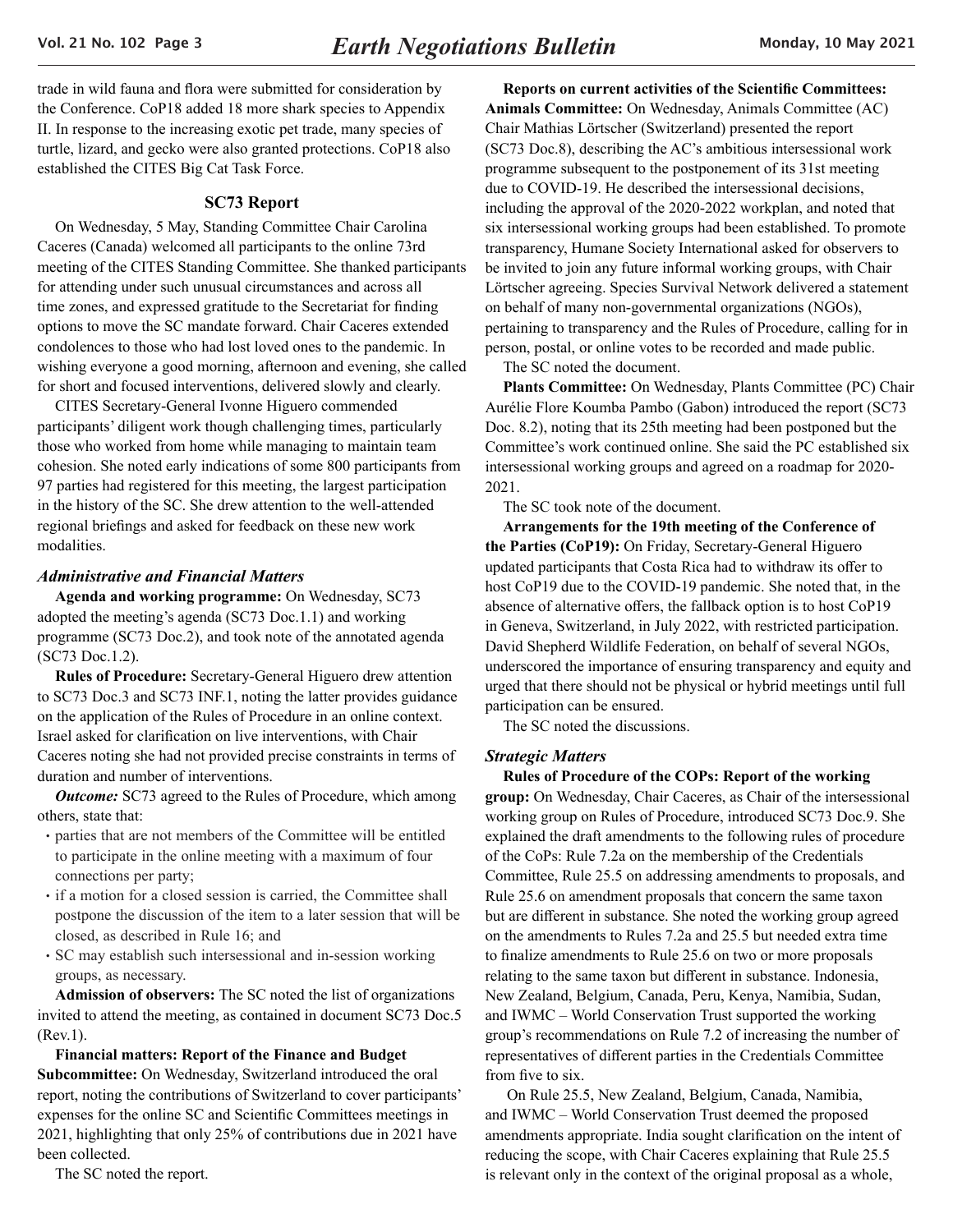not in the context of only the proposed amendment to the proposal. China noted potential conflict between Rule 25.5 and Rule 24.2, and stressed it should be ensured all parties can follow discussions when amendments to rules are proposed. Indonesia and Namibia noted Rule 25.6 as agreeable in its current format, while many participants concurred further deliberations were needed on the matter, with Belgium asking for any changes to the voting order to be exceptional and justified. Canada suggested amending the text pertaining to same taxon to ensure that if adoption of one proposal necessarily implies the rejection of another proposal, the latter proposal shall nevertheless be submitted in relation to any remaining taxon. Peru and others asked for additional time to consider options on Rule 25.6, while New Zealand suggested illustrating the options with real life examples.

*Outcome:* SC73 agreed to propose to CoP19 amendments to Rule 7.2a, Rule 25.5, and Rule 25.6 (first part only), as contained in SC73 Doc.9. SC73 agreed that Rule 25.6 paragraph 14 on how to manage two or more proposals relating to the same taxon requires further consideration.

**Conduct of Committees: Guidance to assist Chairs of working groups established by the Committees:** On Wednesday, SC Chair Caceras introduced SC73 Doc.10, noting the guidance set forth. New Zealand noted the challenges for small delegations to participate in working groups as well as the need to ensure balance between parties and observer organizations throughout the duration of working groups. Poland, on behalf of the EU and its Member States, and Canada welcomed the guidance.

*Outcome:* SC73 endorsed the draft guidance and requested the Secretariat to finalize it, taking into account the comments received.

**Language strategy for the Convention:** On Wednesday, Switzerland, as Chair of the Finance and Budget Subcommittee, introduced SC73 Doc.11 (Rev.1), emphasizing the value of increasing the number of working languages of the Convention by including Arabic, Chinese and Russian and recognizing the significant budgetary implications. He presented two options: integration of such languages or the option to have an incremental language strategy that aims to identify, with the help of interested parties, those documents that should be translated as a priority.

Kuwait recognized the importance of introducing additional languages and proposed establishing an intersessional working group to further discuss this item. Belgium expressed preference for an incremental language strategy. Canada asked for a further discussion on the two options, with results presented at SC74.

The US noted that at this stage the SC is not in a position to make a decision on this item. China favored the first option, recognizing the importance of the Chinese language. Yemen underscored the need to add the Arabic language. The Russian Federation supported the inclusion of Arabic, Chinese and Russian as the working languages of CITES.

The Republic of Korea highlighted the cost implications but supported the first option as a way of reducing parties' administrative burden. Georgia noted the impact on enforcement of adding additional languages. Senegal underscored the burden of adding additional languages. Switzerland proposed to include China and Russian Federation in the further discussion in the Subcommittee.

*Outcome:* The SC agreed to further discuss this item in the subcommittee, and include China and the Russian Federation, and present a way forward at SC74.

**Cooperation with other biodiversity-related conventions: CITES input to the post-2020 global biodiversity framework:**  On Wednesday, the Secretariat introduced SC73 Doc.12, emphasizing that CITES views should be considered in the negotiations on the post-2020 global biodiversity framework and called for an intersessional working group on the matter, which Bahamas, Indonesia, Cambodia, and Democratic Republic of Congo supported. Israel, supported by Peru, Chile, Brazil, Gabon, Switzerland, the EU, and David Shepherd Wildlife Foundation, on behalf of 16 NGOs, noted that it could be too late in the Convention on Biological Diversity (CBD) process to set up such a group. He suggested working with the CBD Secretariat and through the Chairs of the Scientific Committees to strive to convey such input. Georgia emphasized the need to involve CITES scientific and management authorities in providing input to the country CBD focal points.

Chair Caceres clarified that the role of the group would be to react to the evolving development of the framework.

*Outcome:* The SC agreed not to form an intersessional working group and instead invite the CITES Secretariat to engage in the CBD discussions with support from the Chairs of the SC and Scientific Committees.

**Cooperation with the Convention on the Conservation of Migratory Species of Wild Animals:** On Thursday, Secretary-General Higuero introduced SC73 Doc.13 noting the work between CITES and the Convention on Migratory Species of Wild Animals (CMS) is the embodiment and practice of synergies between biodiversity-related conventions and praised the excellent relationship between the two conventions. CMS Executive Secretary Amy Fraenkel welcomed the renewed collaboration between the two conventions. The US requested to "note" rather than "endorse" the CMS-CITES Joint Work Programme 2021-2025 and said any intersessional working group should take into account input from the AC, with Safari Club International Foundation concurring with the latter in a written note.

SC73 took note of the document.

**African Carnivores Initiative:** On Thursday, Secretary-General Higuero introduced the Report of the Secretariat (SC73 Doc.14), which presents the draft Programme of Work (PoW) for the Joint CITES-CMS African Carnivores Initiative (ACI). She explained the ACI aims to bring coherence and efficiency to the implementation of the resolutions and decisions of CITES and CMS relating to the African lion, leopard, cheetah, and African wild dog. She noted that the ACI addresses trade and broader conservation issues to ensure the long-term existence of the four species it covers. Peru, India, Gabon, and others voiced support for the initiative and acknowledged the importance of collaboration between the two conventions. Israel, supported by Niger and the US, noted that cheetah had been omitted from the planned action result pertaining to non-detriment findings for trade in lions and leopards in the ACI PoW and should therefore be added. Niger, supported by Gabon and Burkina Faso, suggested several amendments to the ACI PoW, such as changing "sustainable" to "non-detrimental" to improve CITES' implementation. Niger further proposed recognizing the risks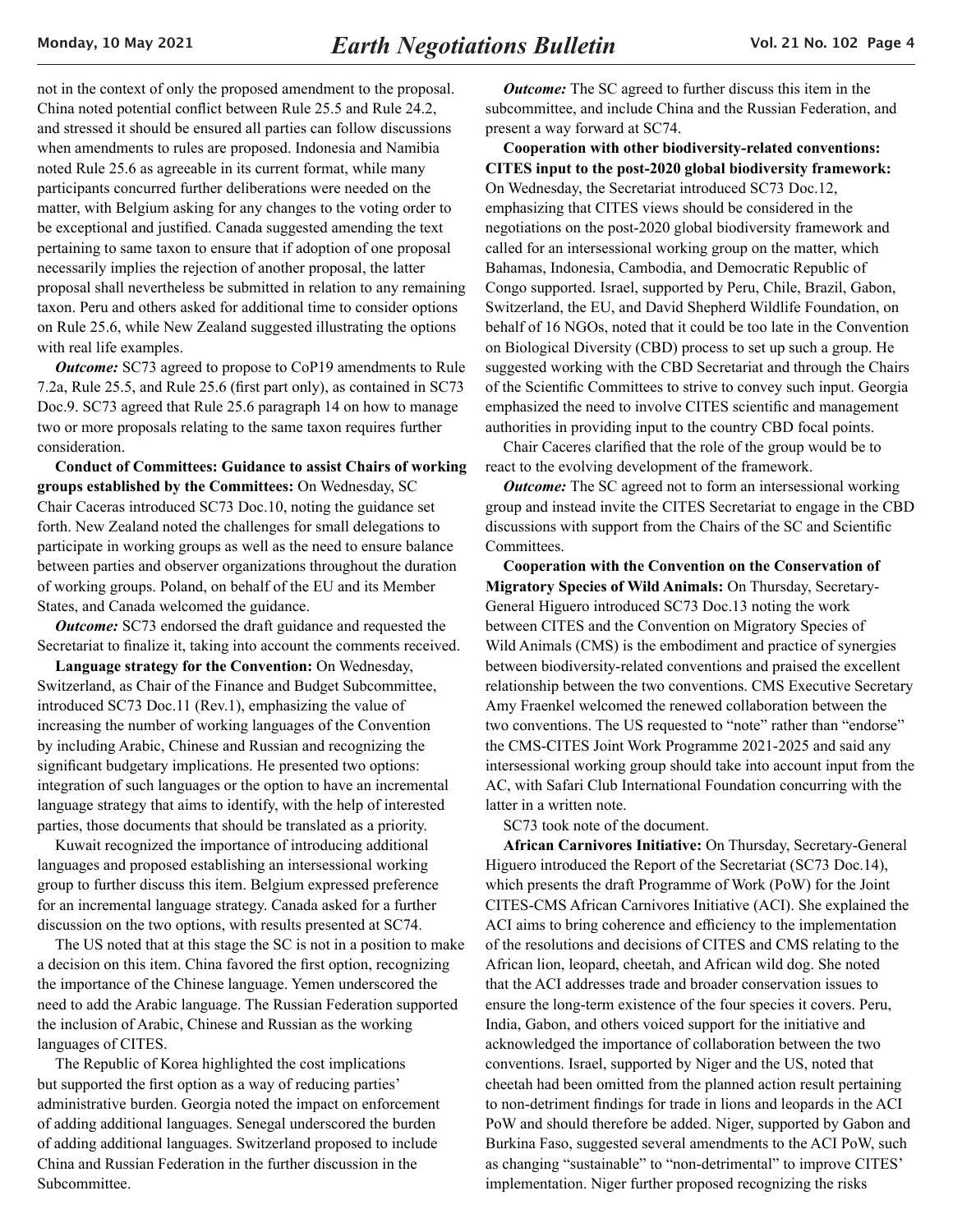<span id="page-4-0"></span>from trade in captive-bred specimens with regard to stimulation of demand, and the risks of zoonotic diseases from big cat breeding. Gabon called for harmonization in nomenclature and taxonomy used in the annexes, while Sudan highlighted the need for finance and cooperation in addressing the challenges faced by wildlife, with Zimbabwe suggesting a financial strategy to implement the PoW.

Conservation Force said some ACI PoW objectives might fall beyond the scope of the Convention, such as objective 2 on land use planning and habitat conservation. He underscored habitat loss as the main driver of decreasing wildlife. He noted conservation of ecosystems as more important than a single species approach and focus should be on "endangered spaces" instead of "species." He supported tourist safari hunting as a primary tool in preventing habitat loss and called for financial support for range states.

 In a written statement, the Wildlife Conservation Society (WCS) noted that habitat conservation and restoration are core elements of CMS. Born Free Foundation, on behalf of many NGOs, suggested recommending the implementation of One Health principles as well as demand reduction strategies to combat illegal trade in ACI species. In a written intervention, Panthera made several suggestions including: strengthening the PoW by better defining the structures to facilitate implementation, such as establishing a framework for assigning activities; and taking into account the effects of climate change and human population growth on the four ACI species.

Chair Caceres suggested establishing an intersessional working group to take on board the proposed revisions, as the online format of the meeting does not permit concurrent working groups. She suggested the group work promptly to inform the June 2021 AC meeting.

*Outcome*: SC73 agreed to set up an intersessional working group, to be chaired by Germany, to incorporate issues raised during discussions, to inform the June 2021AC meeting.

**Implications of the COVID 19 pandemic on the implementation of the Convention:** On Friday, Secretary-General Higuero introduced SC73 Doc.15. She noted it summarizes the implications of the pandemic on CITES implementation, specifically on national CITES authorities, governing bodies, and scientific advisory committees, as well as on the CITES Secretariat. She underscored the document presents lessons learned, garnered through feedback and a survey, and recommendations. She invited comments on the scope and objectives of the Secretariat's proposed adaptation and mitigation measures to cope with unexpected events such as the COVID-19 pandemic in the future.

Israel drew attention to the World Health Organization (WHO), World Organisation for Animal Health (OIE), and UN Environment Programme (UNEP) guidelines on reducing public health risks associated with the sale of live wild animals of mammalian species in traditional food markets. While applauding the creation of a working group on the role of CITES in reducing the risk of future zoonotic disease emergence associated with international wildlife trade, he suggested more immediate action through CITES links to law enforcement bodies and a notification from the CITES Secretariat urging parties to implement the WHO guidelines' recommendations.

Chair Caceres took note of the intervention but encouraged participants to focus their interventions on the current agenda item. Indonesia called for financial flexibility in unforeseen circumstances to ensure transparency; noted potential problems with a hybrid meeting format; and asked for a comprehensive overview of budget implications as might be incurred by the cancellation of meetings. In terms of format, many voiced a preference for face-to-face gatherings, but stressed that in exceptional circumstances, such as COVID-19, other arrangements should be used to ensure work does not grind to a halt.

Canada, Gabon, Senegal, Tanzania, Chile, and others recognized the challenges of using virtual platforms and suggested adding "in case of emergencies and when in person meetings are not possible" or "under exceptional circumstances" in the pertinent recommendations. Poland, Morocco, Niger, Burkina Faso, Kenya, and others stressed the need to ensure transparency in decision making and access in a virtual setting. Japan concurred and drew attention to accountability and budget constraints. Natural Resources Defense Council raised concern with postal voting and encouraged information on such votes to be published to ensure transparency.

Niger underscored the concern of unequal access to vaccines. Canada, Peru, Gabon, and Senegal supported Israel and looked forward to the working group on the role of CITES in reducing the risk of future zoonotic disease emergence associated with international wildlife trade. Tanzania underscored the importance of live markets in ensuring livelihoods. Japan expressed interest in joining the working group, but noted that other organizations are already undertaking this work.

SC73 noted the document and interventions.

#### *Interpretation and Implementation Matters*

**Review of resolutions and decisions:** On Thursday, Chair Caceres introduced the Secretariat's report (SC73 Doc.16), highlighting the proposal to correct the non-substantive errors in the interpretation section of the Appendices and in resolutions and decisions. Poland, Peru, and others expressed support. Australia reiterated that one of the decisions in question directs the AC not to conduct periodic reviews for any great whale species while the moratorium by the International Whaling Commission is in place. Gabon, Argentina, and Pro Wildlife, on behalf of several NGOs, agreed to the change in Resolution Conf.10.10 on trade in elephant specimens, indicating the change does not narrow the scope of the resolution.

*Outcome:* The SC agreed to the proposed corrections of the nonsubstantive errors outlined.

**Revisions to the guidelines for the preparation and submission of CITES annual reports and to guidelines for the preparation and submission of CITES annual illegal trade reports:** On Thursday, Chair Caceres introduced SC73 Doc.17 with proposed revisions to the guidelines. The Secretariat clarified that "tusks" refers to elephant, hippopotamus, walrus, and narwhal. Belgium and Israel expressed support for the revisions. Peru offered text to clarify some areas.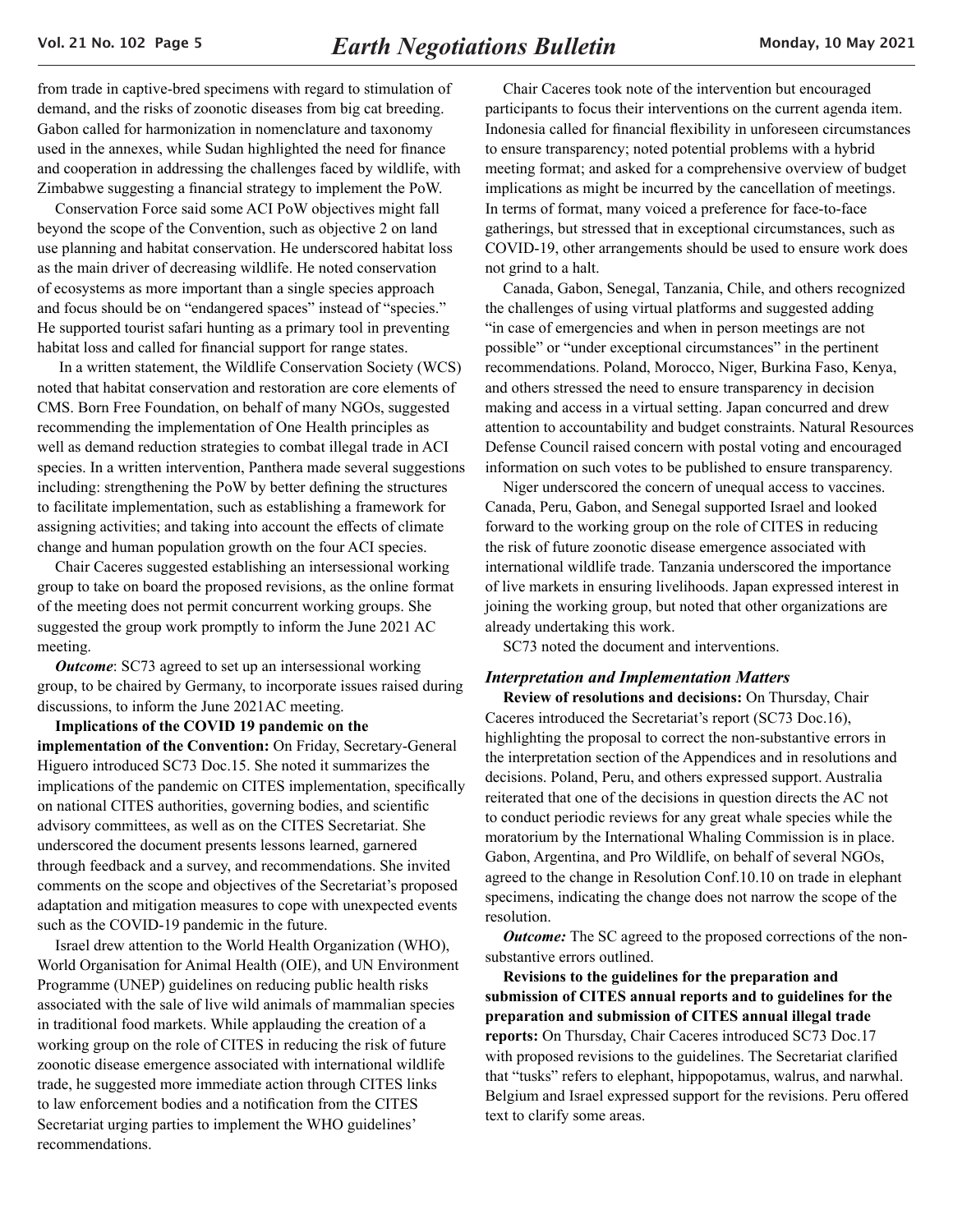<span id="page-5-0"></span>*Outcome:* The SC agreed to the revised guidelines for the preparation and submission of CITES annual reports and the revised guidelines for the preparation and submission of CITES annual illegal trade reports.

**Electronic systems and information technologies:** On Thursday, Switzerland, as Chair of the working group, introduced SC73 Doc.18, and noted the work of the CITES Electronic Permit Information eXchange (EPIX) Task Force, and the proposed revision of Resolution Conf. 12.3 (Rev. CoP18) on permits and certificates. Many countries praised the report and the proposed innovations, and supported the changes. New Zealand emphasized the value of exchanges between multiple management authorities. Australia welcomed the adoption of modern border clearance processes. The US offered some textual changes to the draft electronic permit.

*Outcome:* The SC noted the document and agreed to some revisions of Resolution Conf.12.3 as offered by parties.

**Purpose codes on CITES permits and certificates:** Australia introduced the report of the intersessional working group (SC73 Doc.19), emphasizing its focus on codes "Z" (zoo), "P" (personal), "T" (commercial), "M" (medical), "E" (educational), "N" (reintroduction or introduction to the wild), and "L" (law enforcement/judicial/forensic). Israel welcomed the report and requested to include new code "F" when the purpose of transaction is for food, underscoring the linkages between zoonotic diseases and bushmeat. Canada agreed that parties would benefit from a separate resolution on zoos; and there is a need to look more into the trade in species covered by Appendix I. Belgium offered: for "Z" the addition of "rescue center"; and that "P" might require further discussion. Gabon noted that "T" should be used when elephants are exchanged. Brazil offered a new definition for code "L" referencing transfer of specimens for forensic purposes if the permit is issued under court order.

SC73 noted the progress made by the working group and the comments provided.

**Simplified procedures for permits and certificates:** On Friday, the Secretariat introduced draft guidance on the use of the scientific exchange exemption and the simplified procedures to issue permits and certificates (SC73 Doc.20). Indonesia supported finalizing the guidance. Belgium supported the development of a short checklist to accompany the guidance.

*Outcome:* SC73 endorsed the draft guidance and requested the Secretariat to finalize the guidance, taking into account the considerations expressed by parties, and to make it available on the Convention website.

**Stocks and stockpiles:** On Friday, Chair Caceres introduced SC73 Doc.21, which presents the overview of existing provisions agreed by the parties concerning controls on stocks of specimens of CITES-listed species. She explained that in order to implement Decision 17.170 (Rev. CoP18) that directs the SC to consider the objectives and implementation of controls on stocks of specimens of CITES-listed species, the Committee should establish an intersessional working group.

Poland, Zimbabwe, and Peru supported the establishment of the intersessional working group, with the former, along with China, suggesting reducing its scope. Argentina, Chile, and Peru indicated their interest in participating in the group. Canada suggested

establishing the new group might be challenging in view of the pandemic and the many other groups already created. Canada called for any resulting guidance from the working group to reflect the scope of CITES.

*Outcome:* SC73 agreed to establish a working group to focus on:

- controls on stocks of specimens of CITES-listed species specified in SC73 Doc.21;
- conservation and enforcement objectives in the management of both government and privately held stocks and stockpiles of specimens; and
- definitions of "stock" and "stockpile."

**Stocks and stockpiles (elephant ivory): Report of the working group:** On Friday, noting SC73 had run out of time to discuss SC73 Doc.22, Chair Caceres commended the EU, as the Chair of the intersessional working group on guidance on ivory stockpiles, for the group's work, and invited further guidance to be included and to report back to SC74.

#### *Species Specific Matters*

**Maintenance of the Appendices: Annotations:** On Friday, Chair Caceres thanked the working group for its report (SC73 Doc.25) and noted the group would report back to SC74.

**Guidance for the publication of the Appendices:** On Friday, Chair Caceres noted that consideration of the report of the Secretariat (SC73 Doc. 26 Rev.1) would be deferred to SC74.

**CITES Big Cats Task Force:** Noting time constraints**,** Chair Caceres asked the Secretariat to post the draft terms of reference and *modus operandi* for the Big Cats Task Force (SC73 Doc.23) on the CITES website and provide an intersessional review, with an updated document to be considered by the SC at a future point.

**Tortoises and freshwater turtles (Testudines spp.): Implementation of Resolution Conf. 11.9 (Rev. CoP18) on conservation of and trade in tortoises and freshwater turtles in Madagascar:** On Friday**,** Madagascar introduced its report (SC73 Doc. 24.2), noting that trafficking had continued during the pandemic and underscored that since 2020 her government has applied a zero-tolerance approach. She described actions taken to improve governance and combat corruption, including the arrest of dishonest police officials and European citizens. She noted that all forms of media are being used and meetings set up with local communities to spread the message. In noting that illegal trade is driven by international demand, she thanked the Secretariat and partners for their help in conserving the species.

On Friday, Secretary-General Higuero noted that the report of the Secretariat (SC73 Doc.24.1) contains the observations and recommendations of the Secretariat on the report submitted by Madagascar. She drew attention to paragraph 16, which contains recommendations to the SC.

The US, supported by Humane Society International, on behalf of several NGOs, commended Madagascar and the Secretariat for their efforts, but noted the information contained in the reports is out of date, and suggested the SC request a further report from Madagascar with updated data. Madagascar agreed to provide further information, as requested.

*Outcome*: SC73 noted the report prepared by Madagascar and agreed to recommendations directing: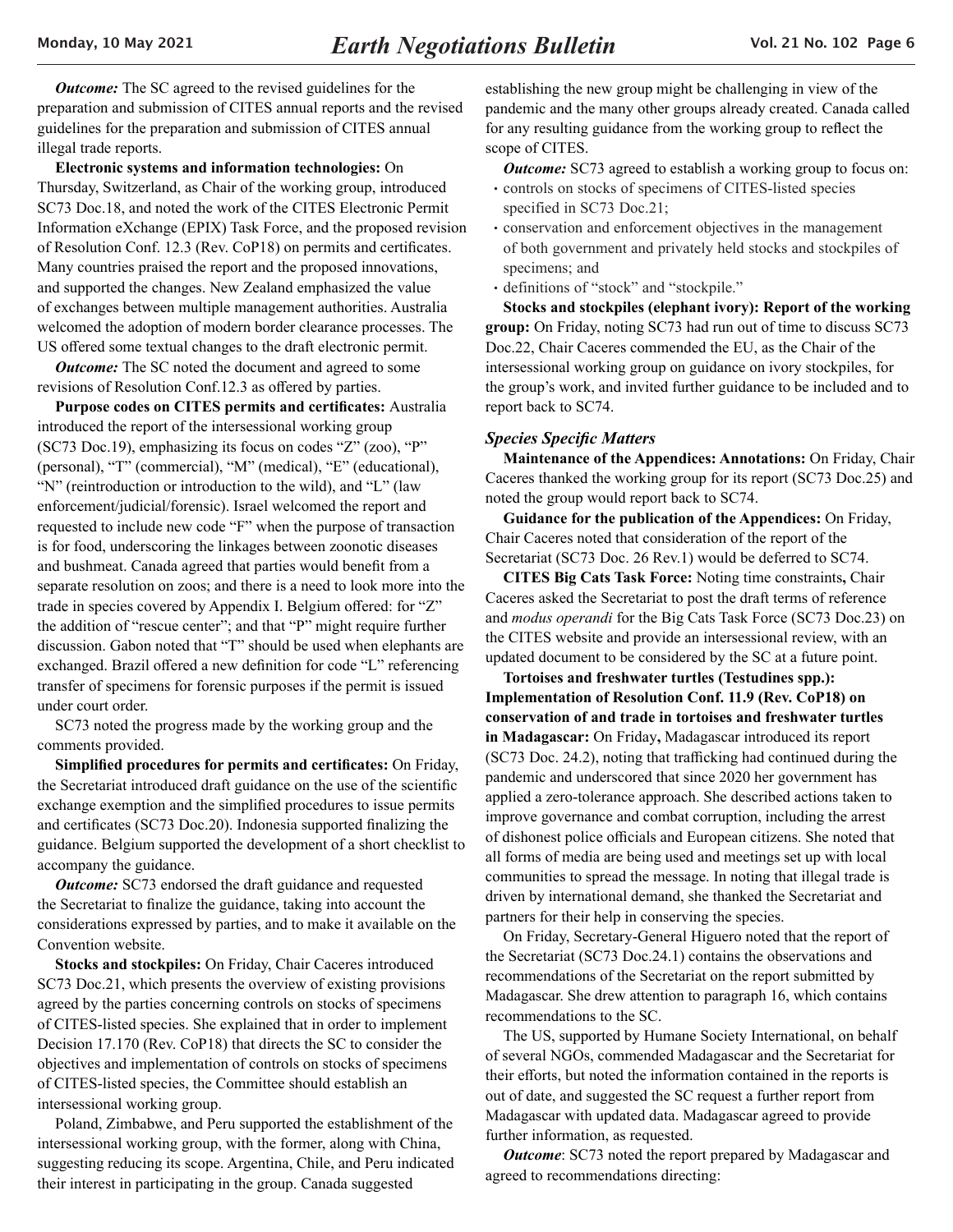- <span id="page-6-0"></span>• Madagascar to scale up efforts to gather information and intelligence concerning the criminal networks operating within and from the country, to facilitate investigations that will go beyond frontline offenders such as the local poachers who are often at the lowest end of the illegal trade chain, targeting those individuals managing and organizing the illegal activities;
- •parties, intergovernmental and non-governmental organizations implementing programmes in Madagascar or planning to do so to take into consideration in their work programmes and activities the regional strategy to combat trafficking in radiated tortoises in the Atsimo-Andrefana region; and
- the Secretariat to continue to monitor illegal trade in tortoise and freshwater turtle species as it affects Madagascar, and the measures being implemented to address it, and to bring any matters of concern that may arise to the attention of the SC.

# *Concluding Items*

**Future Standing Committee meetings and activities:** On Friday, Secretary-General Higuero introduced a risk analysis for future meetings of the Standing Committee (SC73 Doc.28) with three different scenarios for SC74:

- •hold a face-to-face meeting in Geneva, Switzerland, in September 2021;
- •invite a party to host SC74 or seek alternative facilities in Switzerland in late 2021 or early 2022; or
- hold SC74 in an online format in early 2022.

Chair Caceres underscored the challenges of the online format for an expected heavy agenda. France said it would be prepared to consider hosting SC74 in early 2022, however should the pandemic continue, it would have to limit participation. Peru expressed preference for an online format. New Zealand noted that having a meeting in early 2022 would make deadlines tight for CoP19. Poland suggested having in-session working groups in an online format. Canada expressed preference for face-to-face meetings, but if there was no other option, the agenda should prioritize items for discussion and defer less urgent items to intersessional work. China, Kenya, Gabon, Congo, and Bahamas also stressed that a face-toface meeting would be the most efficient format. Niger said online is the preferred option for all meetings until vaccines are available to everyone. Sudan supported the face-to-face option but also the concerns shared about availability of vaccines.

**Outcome:** Taking into account the input received, SC73 instructed the Secretariat to progress with its planning going forward.

**Closing remarks:** On Friday, Chair Caceres thanked all participants for their patience and input. She said she was sad they had not managed to conclude the agenda but that important lessons had been learned about virtual meetings. SG Higuero noted a consolidated executive summary would be circulated and posted online and thanked all delegates.

Chair Caceres closed the meeting at 3:50 pm CET (GMT +2).

# **A Brief Analysis of SC73**

A year and half ago, the world was preparing for 2020 to be a landmark year for biodiversity. And then the COVID-19 pandemic struck, forcing the cancellation or postponement of numerous conferences, meetings, and negotiations. Following months of hope that the pandemic would subside and allow for participants to meet in person, the Convention on International Trade in Endangered Species of Wild Fauna and Flora (CITES) was one of the last multilateral environmental agreements to move to an online format. During nine hours of meetings spread over three days, the first CITES Standing Committee (SC) to be held online turned out to be the most attended and proved that while physical meetings are still the preferred option, online formats can provide inclusion and transparency, while addressing complex issues.

This brief analysis reflects on how the pandemic is affecting the work of the Convention and whether there is a role for CITES in addressing its root causes.

## *Navigating the Pandemic*

In her opening remarks, SC Chair Carolina Caceres praised the Secretariat for moving the SC agenda forward. The relatively light agenda for this meeting was bolstered by the work carried out through more than 15 intersessional working groups established since SC72 in 2019, regional briefings, and numerous informal online meetings. Cumulatively, these activities have advanced the work of the Convention, despite the challenges of not being able to convene face-to-face.

Interestingly, registration requests also included some parties that had been unable to send representatives to previous face-toface meetings of the Standing Committee. Despite the inevitable connection glitches experienced by some participants, most were able to make their interventions. The message board was also a means to submit interventions that could not be presented orally, which Chair Caceres would then read into the Summary Record. At the end of the meeting, many expressed satisfaction with the process, despite missing meeting face-to-face.

Completing the agenda proved challenging, nonetheless. Some agenda items, including the discussion of the terms of reference and *modus operandi* of the Big Cats Task Force and the intersessional working group on stocks and stockpiles (elephant ivory), were postponed due to lack of time.

Delegates considered at great length the format of the next SC. Many welcomed France's offer to potentially host a meeting, possibly even a hybrid one, in early 2022. Some African countries expressed concern that unless everyone is vaccinated, SC74 should be held in an online format to ensure equity. There was overall agreement that if online meetings are held in the future, in-session working groups should be given space and time to meet. Some delegates commented that discussions on the language strategy for the Convention and Rules of Procedure for meetings of the Conference of the Parties (CoP) would have benefited from an insession working group meeting to expedite consensus.